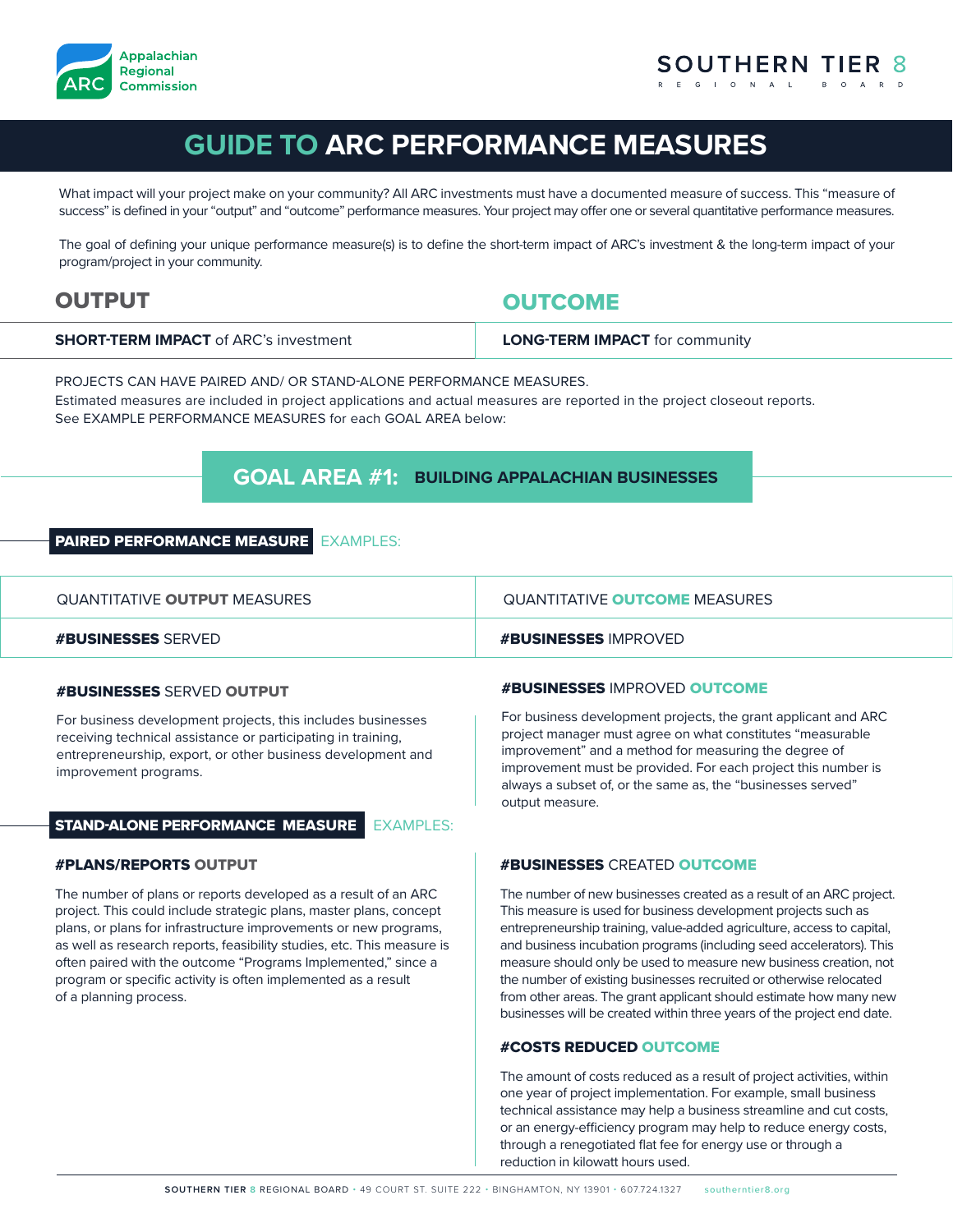# PAIRED PERFORMANCE MEASURE EXAMPLES:

| QUANTITATIVE OUTPUT MEASURES    | <b>QUANTITATIVE OUTCOME MEASURES</b> |
|---------------------------------|--------------------------------------|
| <b>#STUDENTS SERVED</b>         | <b>#STUDENTS IMPROVED</b>            |
| <b>#WORKERS/TRAINEES SERVED</b> | #WORKERS/TRAINEES IMPROVED           |
| <b>#PATIENTS SERVED</b>         | <b>#PATIENTS IMPROVED</b>            |

# #STUDENTS SERVED OUTPUT

The number of students served by an ARC education project, measured during the project period, when possible (e.g. the number of students served by a science and technology program in a given semester or year). For projects that are not fully operational during the project period, the measurement time period may be extended up to three years after the project end date. Projects that expand existing programs count only the additional number of students served.

# **#STUDENTS IMPROVED OUTCOME**

The number of students who obtain a job in the field for which they were specifically trained; the number that receive a diploma, certificate or other career credential; or the number of students who successfully complete a course or unit of study and/or graduate to the next grade or level necessary to continue their education. When outcomes occur after the project period, the number of students improved may be counted up to three years beyond the project end date. For programs where final outcomes are achieved after three or more years, the number of students improved may be counted by an alternative benchmark, such as the number of students completing a skill, grade, or level, or continued enrollment for the project period. For each project, this number is always a subset of, or the same as, the "students served" output measure.

# #WORKERS/TRAINEES SERVED OUTPUT

The number of worker/trainees served by an ARC training project, measured during the project period when possible. For example, the number of worker/trainees the project will be able to enroll in a new workforce education program. For projects that are not fully operational during the project period, the measurement time period may be extended up to three years after the project end date. Projects that expand existing programs count only the additional number of workers/trainees that the project will be able to serve.

# #PATIENTS SERVED OUTPUT

The number of unique patients receiving clinical services one or more times as a result of an ARC health project. For equipment projects, report the number of unique patients served by that equipment during the project period and one year after the equipment is deployed. For health projects that do not provide clinical services (such as health promotion activities), use the measure "participants served."

# #WORKERS/TRAINEES IMPROVED OUTCOME

The number of workers/trainees with improved skills that enable them to obtain employment or to enhance their current employment. For example, the number of workers or trainees obtaining a new job; getting higher pay or a better position; or receiving a certification, measured during the project period when possible. When outcomes occur after the project period, the number or workers or trainees improved may be counted up to three years beyond the project end date. For programs where outcomes are achieved after three or more years, the number of students improved may be counted by an alternative benchmark, such as completion of a skill, level/ course, or continued enrollment for the project period. For each project, this number is always a subset of, or the same as, the "workers/trainees served" output measure.

# #PATIENTS IMPROVED OUTCOME

The number of unique patients expected to benefit from an ARC health project. Because it is usually assumed that all patients served by a health project receive some benefit from it, the numbers for "patients served" and "patients improved" are usually the same. However, if the grant applicant can perform clinical measurement of health outcomes, the outcome number may be lower than the output number. For example, if 30 obese patients participate in an exercise program and 25 are expected to lower their BMI by a certain percentage, the output could be recorded as 30 patients served and the outcome as 25 patients improved.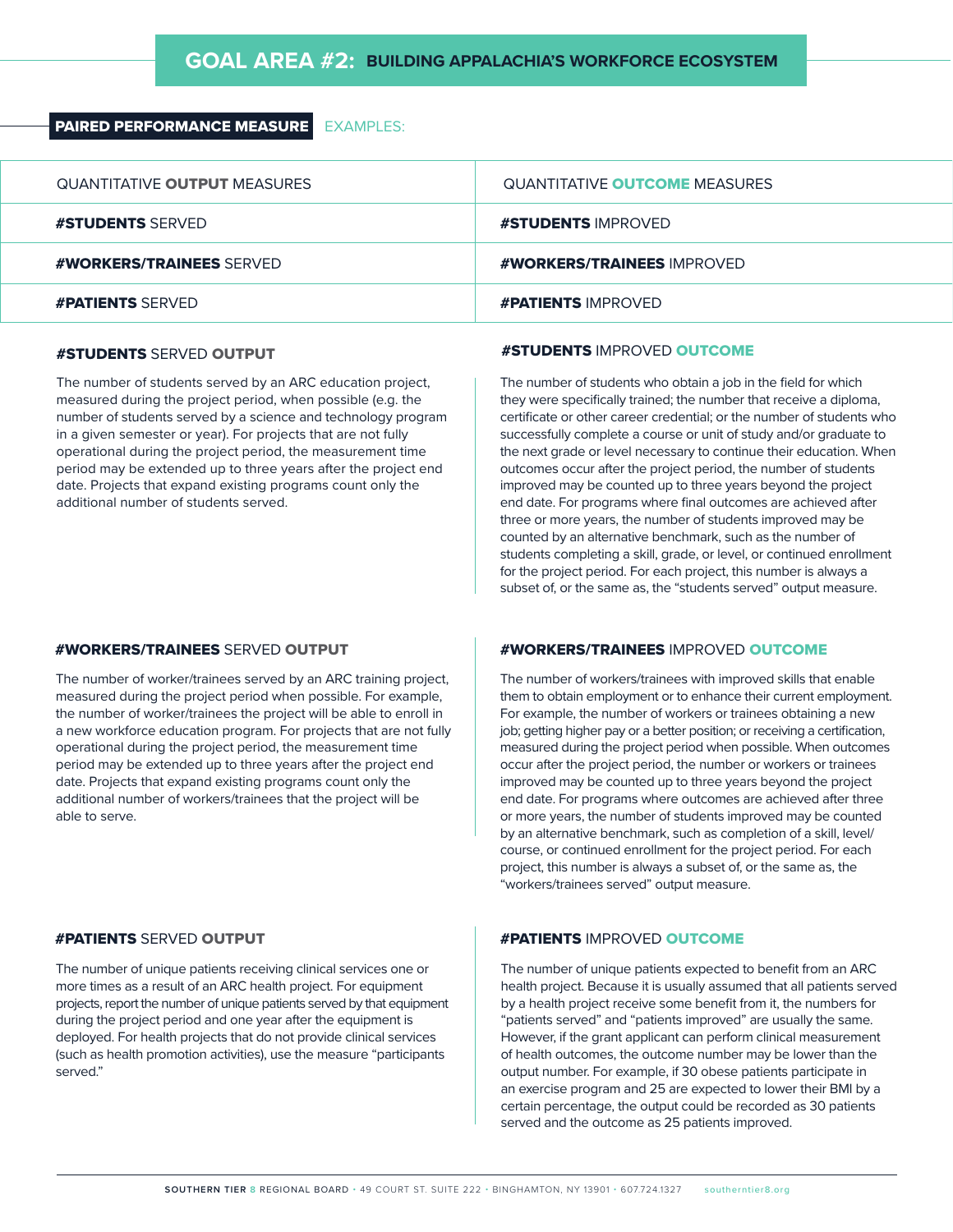# #JOBS CREATED OUTCOME

The number of jobs created (direct hires, excluding construction jobs) as a result of an ARC project, measured during the project period and up to three years after the project end date. Part-time and seasonal jobs should be converted to full-time equivalents and rounded up to whole numbers. NOTE: grant applicants should estimate the number of jobs that will be created by the organizations expected to benefit from the project.

# #JOBS RETAINED OUTCOME

The number of jobs retained as a result of an ARC project. These are existing jobs that would be lost or relocated if the ARC project were not undertaken.

# **GOAL AREA #3: BUILDING APPALACHIA'S INFRASTRUCTURE**

# PAIRED PERFORMANCE MEASURE EXAMPLES:

| QUANTITATIVE <b>OUTPUT</b> MEASURES | <b>QUANTITATIVE OUTCOME MEASURES</b> |
|-------------------------------------|--------------------------------------|
| <b>#BUSINESSES SFRVFD</b>           | <b>#BUSINESSES IMPROVED</b>          |
| <b>#COMMUNITIES SERVED</b>          | <b>#COMMUNITIES IMPROVED</b>         |
| <b>#HOUSEHOLDS</b> SFRVED           | <b>#HOUSEHOLDS IMPROVED</b>          |

# #BUSINESSES SERVED OUTPUT

The number of businesses served by an ARC project. For infrastructure projects, this includes either the number of non-residential entities with access to new service (e.g. water, sewer, gas line, or telecommunications) or improved service

# #BUSINESSES IMPROVED OUTCOME

The number of businesses with a measurable improvement as a result of an ARC project. For new service infrastructure projects, the output (served) is the number of non-residential entities with access to the infrastructure service while the outcome (improved) is the number of non-residential customers that are connected to the infrastructure service. For improved service projects (e.g. improvements in health or safety, compliance with environmental quality, improved water pressure), all non-residential customers served are also considered improved.

The number of communities served or impacted by an ARC project.

# #COMMUNITIES SERVED OUTPUT **#COMMUNITIES IMPROVED OUTCOME**

The number of communities with a measurable improvement as a result of an ARC project. For each project, this number is always a subset of, or the same as, the "communities served" output measure.

The number of households served by an ARC infrastructure project. This includes either the number of households with access to new service (e.g. water, sewer, gas line, or telecommunications) or improved service (e.g. improvements in health or safety, compliance with environmental quality, improved water pressure). NOTE: This may not be the entire community population.

# #HOUSEHOLDS SERVED OUTPUT #HOUSEHOLDS IMPROVED OUTCOME

The number of households with measurable improvement as a result of an ARC project. For new service infrastructure projects, the output (served) is the number of households with access to the infrastructure service while the outcome (improved) is the number of residential customers that are connected to the infrastructure service. For improved service projects (e.g. improvements in health or safety, compliance with environmental quality, improved water pressure), all residential customers served are also considered improved. For each project, this number is always a subset of, or the same as, the "households served" output measure.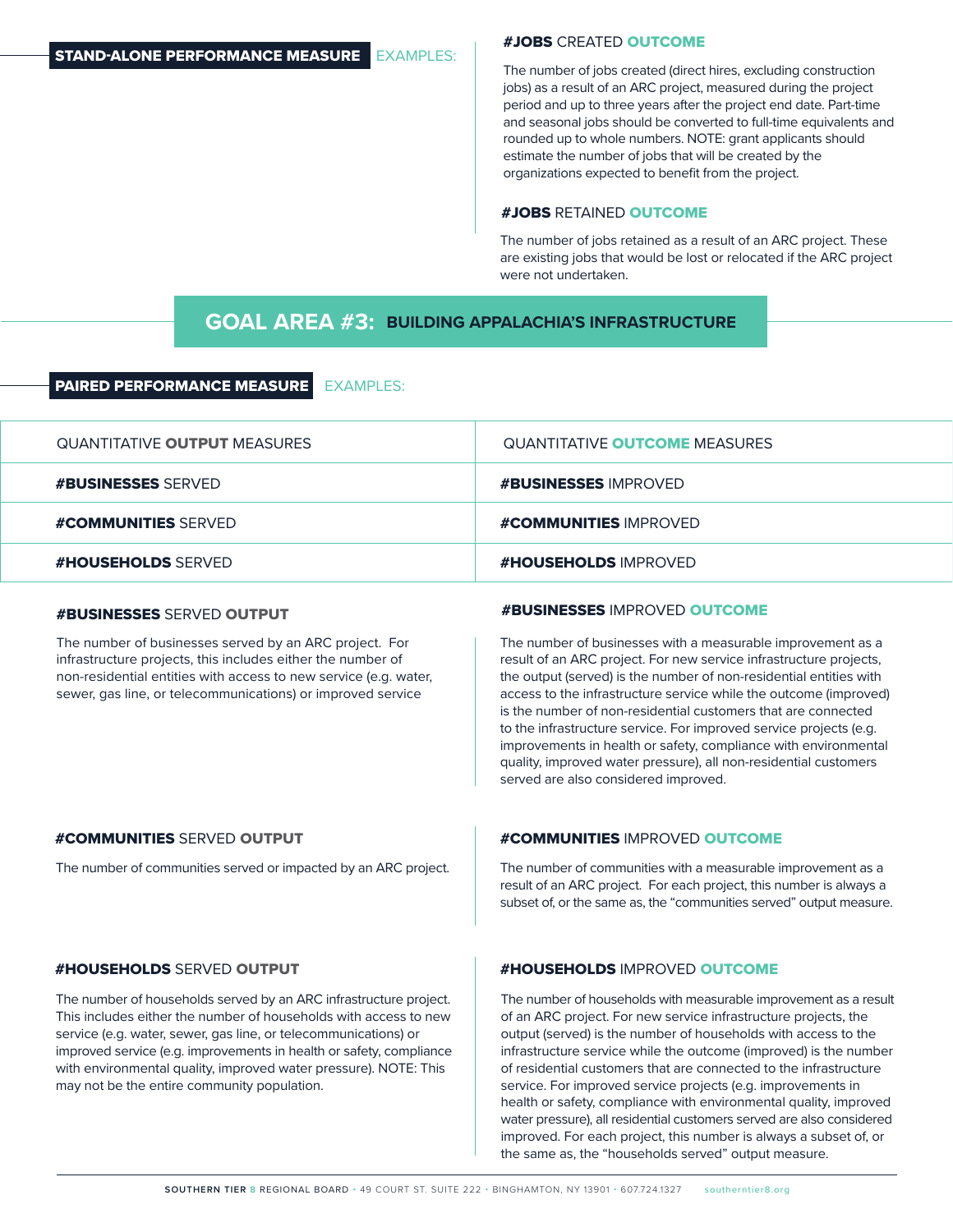# STAND-ALONE PERFORMANCE MEASURE EXAMPLES:

# DATA--MEGABITS PER SECOND (MBPS) OUTPUT

The data transfer capacity of a telecommunications/broadband network, in megabits per second. This includes the data transfer capacity of a new network, or the increase in data transfer capacity of an existing network due to renovation, new equipment, or other improvements. This measure may be expressed in decimals.

# LINEAR FEET OF INFRASTRUCTURE BUILT OUTPUT

The number of linear feet of pipe, wire, cable, trails, etc. to be constructed or installed.

# PLANS/REPORTS OUTPUT

The number of plans or reports developed as a result of an ARC project. This could include strategic plans, master plans, concept plans, or plans for infrastructure improvements.

# LEVERAGED PRIVATE INVESTMENT (LPI) OUTCOME

The dollar amount of private-sector financial commitments, outside of project costs that result from an ARC project, measured during the project period and up to three years after the project end date. Note: for infrastructure projects, businesses must provide letters stating their intention to make a specific level of investment if the project is funded; for non-infrastructure projects, grant applicants should estimate the dollar value of investments that will be made by the company or companies that will benefit from the project.

# **GOAL AREA #4: BUILDING REGIONAL CULTURE AND TOURISM**

# PAIRED PERFORMANCE MEASURE EXAMPLES:

| QUANTITATIVE OUTPUT MEASURES | QUANTITATIVE <b>OUTCOME</b> MEASURES |
|------------------------------|--------------------------------------|
| <b>#COMMUNITIES SFRVED</b>   | <b>#COMMUNITIES IMPROVED</b>         |

### #COMMUNITIES SERVED OUTPUT

The number of communities served or impacted by an ARC project. | The number of communities with a measurable improvement as a

# STAND-ALONE PERFORMANCE MEASURE EXAMPLES:

# #NEW VISITORS, DAYS OUTPUT

The number of new daytime visitors to a tourism destination times the number of days they visit, within one year of project implementation.

### #NEW VISITORS, OVERNIGHTS OUTPUT

The number of new overnight visitors to a tourism destination times the number of their overnight stays, within one year of project implementation.

# #COMMUNITIES IMPROVED OUTCOME

result of an ARC project. For each project, this number is always a subset of, or the same as, the "communities served" output measure.